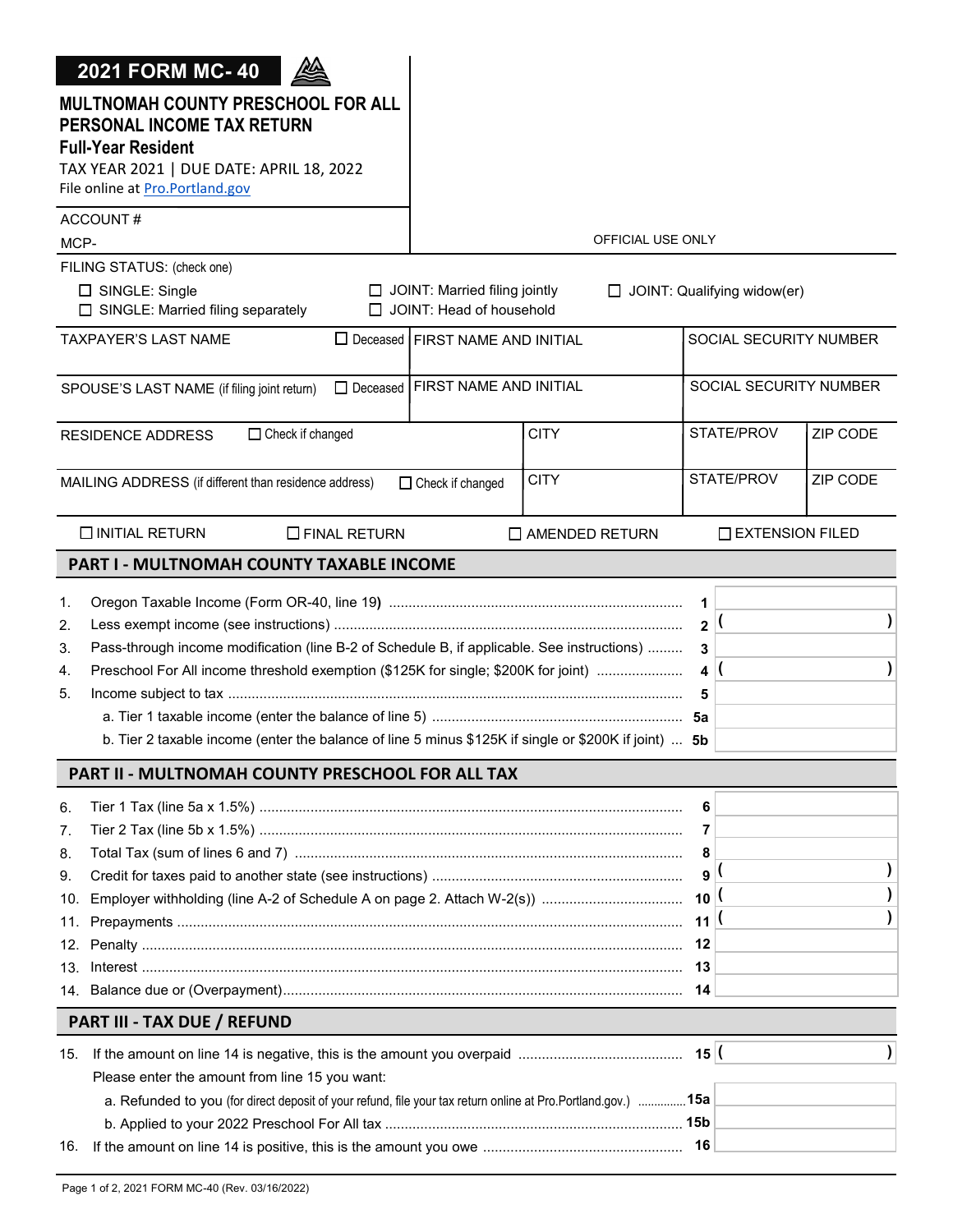#### **PART IV - SIGNATURE**

The undersigned declares that the information given on this report is true. The undersigned is authorized to act as a representative of the filer. Filers of incomplete returns may be subject to civil penalties of up to \$500.

| <b>MAILING INSTRUCTIONS</b>                                                                                                                                                                                                          |                                                                                      |
|--------------------------------------------------------------------------------------------------------------------------------------------------------------------------------------------------------------------------------------|--------------------------------------------------------------------------------------|
| Preparer's Name <b>contract the contract of the contract of the contract of the contract of the contract of the contract of the contract of the contract of the contract of the contract of the contract of the contract of the </b> | Preparer Phone Number ( )                                                            |
|                                                                                                                                                                                                                                      |                                                                                      |
|                                                                                                                                                                                                                                      | Taxfiler Phone Number (<br>$\mathbf{I}$ and $\mathbf{I}$ are the set of $\mathbf{I}$ |
|                                                                                                                                                                                                                                      |                                                                                      |
|                                                                                                                                                                                                                                      |                                                                                      |

| If a payment is included, send to:                                                    |                    | If a payment is not included, send to:                                                            |  |  |
|---------------------------------------------------------------------------------------|--------------------|---------------------------------------------------------------------------------------------------|--|--|
| Revenue Division - Multnomah County PFA Tax<br>PO Box 9250<br>Portland, OR 97207-9250 |                    | Processing - Multnomah County PFA Tax<br>111 SW Columbia St. Suite 600<br>Portland, OR 97201-5840 |  |  |
| Make check payable to Multnomah County PFA Tax                                        |                    |                                                                                                   |  |  |
| Phone (503) 865-4748                                                                  | FAX (503) 823-5192 | TDD (503) 823-6868                                                                                |  |  |

#### **SCHEDULE A — W-2 WITHHOLDING SUMMARY FOR MULTNOMAH COUNTY PFA TAX**

Complete Schedule A if you have employer withholding to report on Line 10 of the return. See instructions.

| $A-1$ .        | (a)                                                                             | (b)                  | (c)                  | (d)                        | (e)                                 |
|----------------|---------------------------------------------------------------------------------|----------------------|----------------------|----------------------------|-------------------------------------|
|                | <b>Employee SSN</b>                                                             | <b>Employer Name</b> | <b>Employer FEIN</b> | Local Wages, Tips,<br>Etc. | <b>Local Income Tax</b><br>Withheld |
|                |                                                                                 |                      |                      |                            |                                     |
| $\overline{2}$ |                                                                                 |                      |                      |                            |                                     |
| 3              |                                                                                 |                      |                      |                            |                                     |
|                |                                                                                 |                      |                      |                            |                                     |
|                | □ Check box if you have additional employer withholdings, and submit statement. |                      |                      |                            |                                     |

A-2. Total sum from column A-1(e). Enter this amount on line 10 of the return .............................. **A-2**

#### **SCHEDULE B — PASS THROUGH INCOME MODIFICATION**

Complete Schedule B only if you have a pass-through income modification to report on Line 3 of the return. See instructions.

|   | $B-1$ .<br>(a)                          | (b)                                   | (c)                                                         | (d)                                                           | (e)                                                    |
|---|-----------------------------------------|---------------------------------------|-------------------------------------------------------------|---------------------------------------------------------------|--------------------------------------------------------|
|   | Tax ID of Pass-Through<br><b>Entity</b> | Name of Pass-Through<br><b>Entity</b> | <b>Total Income/Loss from</b><br><b>Pass-Through Entity</b> | <b>Modification</b><br>Percentage<br>(Enter 100% as 1.000000) | <b>Modification Claimed for</b><br>Pass-Through Income |
|   |                                         |                                       |                                                             |                                                               |                                                        |
| 2 |                                         |                                       |                                                             |                                                               |                                                        |
| 3 |                                         |                                       |                                                             |                                                               |                                                        |
| 4 |                                         |                                       |                                                             |                                                               |                                                        |
| 5 |                                         |                                       |                                                             |                                                               |                                                        |

Check box if you have additional pass-through income modifications, and submit statement.

B-2. Total sum from column B-1(e). Enter this amount on line 3 of the return ................................ **B-2**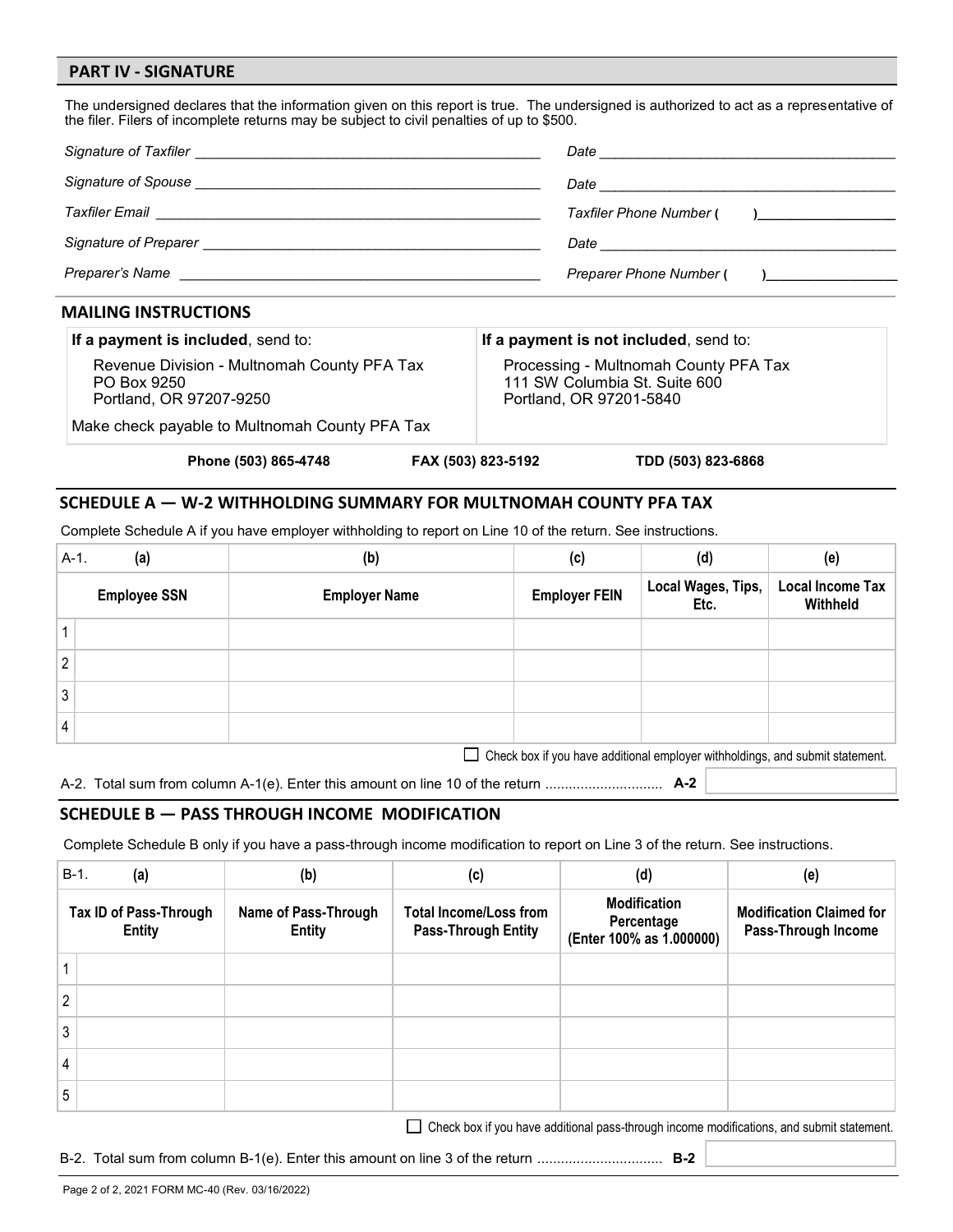# MULTNOMAH COUNTY PRESCHOOL FOR ALL PERSONAL INCOME TAX

# 2021 FORM MC-40 INSTRUCTIONS FULL-YEAR RESIDENT

#### IMPORTANT UPDATES

Form Update (03/16/2022). The instructions and table for Schedule B - Pass-Through Income Modification were updated on 03/16/2022. Do not use older versions.

### GENERAL INFORMATION

File and Pay Online and Manage Your Tax Accounts at Pro.Portland.gov. Portland Revenue Online (PRO) allows you to:

- Register your personal and business tax accounts
- Update your account information
- File a personal tax return
- Make payments
- Upload supporting tax pages and documents
- View correspondence mailed to you
- Provide Third-Party Access to your tax preparer

For more information and to create your account, visit [Pro.Portland.gov.](https://pro.portland.gov/_/) 

Publication OR-17. Multnomah County personal income tax closely follows Oregon personal income tax treatment. See Publication OR-17 for more information about personal income tax laws. It is available at www.oregon.gov/dor/forms. To the extent necessary, references in Publication OR-17 to the state of Oregon or its agencies should be treated as references to Multnomah County and its agents.

Individuals Required to File a Full-Year Multnomah County Preschool For All (PFA) Tax Return. Every fullyear resident of Multnomah County who is required to file an Oregon income tax return for the taxable year and who reports Oregon Taxable Income over \$200,000 using Oregon filing status married filing jointly, head of household or qualifying widow(er), or over \$125,000 using Oregon filing status single or married filing separately is required to file a Multnomah County full-year personal income tax return.

Residency. You are a full-year Multnomah County resident if you live within Multnomah County for the entire year. You are also a full-year Multnomah County resident, even if you live outside of Multnomah County, if all of the following are true: you consider Multnomah County as your permanent home; Multnomah County is the center of your financial, social, and family life; and Multnomah County is the place you intend to return after an absence. You are still a fullyear resident if you temporarily move out of Multnomah

County or move back to Multnomah County after a temporary absence. An individual must be an Oregon resident for taxable purposes to be a Multnomah County resident. To determine if your place of residence is located within the Multnomah County tax jurisdiction, utilize the tool available at www.portlandmaps.com to see if Multnomah County is listed as the county jurisdiction where the address is located.

Filing Deadline. The filing deadline for this return is Monday, April 18, 2022.

**Extensions**. The Revenue Division does not allow an extension of time to pay your tax. The submission of an extension payment by the original return due date provides an automatic six-month filing extension. If you do not have a tax balance due but would like to file an extension, your federal and/or state extension will serve as your extension. When filing your return on the extended due date, check the "Extension Filed" box on the return. If no extension payment was made, please attach a copy of your federal extension or verification of your Oregon extension payment with your return.

## PENALTIES AND INTEREST

You may be subject to penalties for underpaying your estimated tax, filing a late 2021 Form MC-40, and/or paying your income tax liability after the original due date of the return. Although the Revenue Division assesses a late penalty for both failing to file a 2021 Form MC-40 by the due date and failing to pay the tax by the original due date of the return, only one of these late penalties will be applied, even if there is a failure of both requirements. In these cases, only the late filing penalty is applied. For the purposes of penalty calculations, unpaid tax is your tax liability reduced by payment of tax and any credit against tax that is claimed on the return.

#### UNDERPAYMENT PENALTY

You may be subject to a penalty for underpaying your estimated tax if, by the original due date of the return, timely prepayments are not made which are either:

- At least 90% of the total tax balance due, or
- 100% of the prior year's tax liability paid by the original due date.

If you did not satisfy either requirement, you will be charged an underpayment penalty of 5% of the unpaid tax, but not less than \$5.00.

### LATE FILING PENALTY

If you do not file your 2021 Form MC-40 by the original due date, file an extension with the Revenue Division by the original due date, or include a copy of your federal extension with your return when you file by the extended due date, the following penalties will be applied: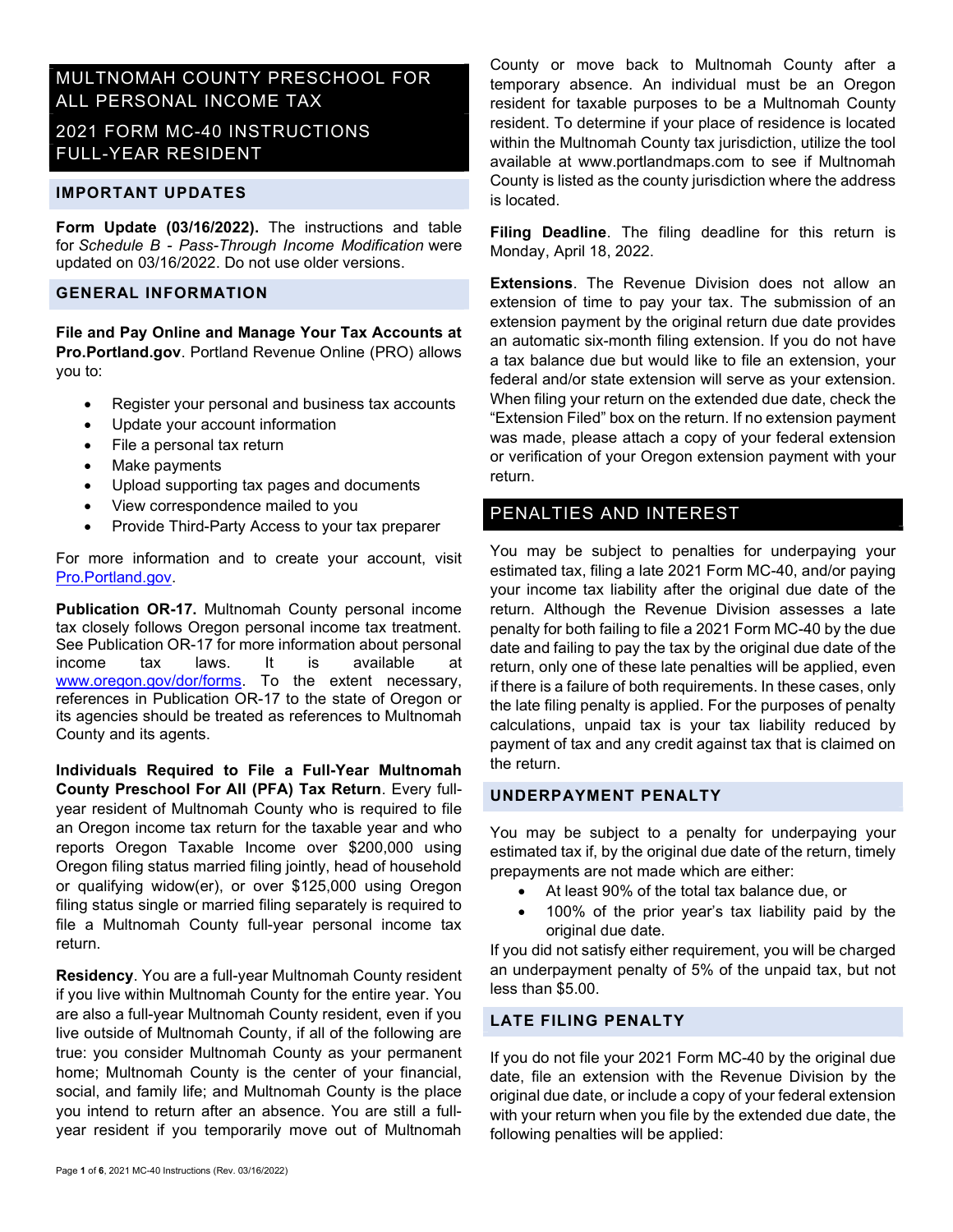- 5% of the amount of the unpaid tax if the failure to file is for a period less than four months;
- An additional penalty of 20% of the unpaid tax if the failure to file is for a period of four months or more; and
- An additional penalty of 100% of the unpaid tax of all tax years if the failure to file is for three or more consecutive tax years.

No late filing penalty is due if a timely extension is filed with the Revenue Division and a 2021 Form MC-40 is filed by the extended due date, or a copy of the federal extension is included with the return and the 'Extension Filed' box is checked.

## LATE PAYMENT PENALTY

Your 2021 income tax must be paid by April 18, 2022, even if you requested an extension to file your 2021 Form MC-40. If you do not pay your tax by the original due date, the following penalties will be applied:

- 5% of the amount of the unpaid tax if the failure to pay is for a period less than four months;
- An additional penalty of 20% of the unpaid tax if the failure to pay is for a period of four months or more; and
- An additional penalty of 100% of the unpaid tax of all tax years if the failure to pay is for three or more consecutive tax years.

## INTEREST CALCULATION

Interest is calculated at 10% per annum (.00833 multiplied by the number of months). Calculate your interest from the original due date to the 15th day of the month following the date of the payment.

## QUARTERLY UNDERPAYMENT INTEREST

Quarterly underpayment interest will be due if estimated payments were required and were underpaid. Estimated payments can be made through quarterly estimated payments, employer-provided withholding from a filer's wages, or a combination of both. Calculate your quarterly underpayment interest at a rate of 10% per annum from the due date of each quarterly estimated payment to the original due date of the tax return to which the estimated payments apply. The amount of underpayment is determined by comparing the 90% of the current total tax liability amount to quarterly estimated payments made prior to the original due date of the tax return.

There is no interest on underpayment of quarterly estimated payments if:

• The total tax liability of the prior tax year was less than \$1,000;

- An amount equal to at least 90% of the total tax liability for the current tax year was paid in accordance with Section 11.548; or
- An amount equal to at least 100% of the prior year's total tax liability was paid in accordance with Section 11.548.

# FEDERAL, OREGON, AND MULTNOMAH COUNTY BUSINESS TAX RETURNS

Please submit the following forms and schedules with your return. Without this information, we may disallow or adjust items claimed on your Multnomah County return.

#### REQUIRED SUPPORTING OREGON TAX PAGES

Be sure to include the following Oregon tax pages and any associated statements when submitting your return:

- Form OR-40, pages 1-3
- Schedule OR-ASC (if filed)
- Schedule OR-K-1(s) (if Multnomah County passthrough income adjustment claimed)

### REQUIRED SUPPORTING FEDERAL TAX PAGES

Be sure to include the following federal tax pages and any associated statements when submitting your return:

- Federal Form 1040, pages 1-2
- Federal Schedule 1
- Schedule B (if filed)
- Schedule C (if filed)
- Schedule D (if filed, including Form 4797, Form 6252, and Form 8824))
- Schedule E (if filed)
- Schedule F (if filed)
- Form 4868 (if federal extension filed)
- Form(s) W-2 (if Multnomah County PFA tax withheld)
- Form 1099-R (if PERS or federal retirement exemption claimed)
- Schedule(s) K-1 (Form 1065/Form 1120-S/Form 1041) (if Multnomah County pass-through income adjustment claimed)
- Form 8582 if passive activity loss limitations apply to Multnomah County pass-through loss adjustment

### REQUIRED MULTNOMAH COUNTY BUSINESS TAX PAGES

 FORM SP-2021 Combined Tax Return for Individuals – Multnomah County Business Income Tax/City of Portland Business License Tax (if Multnomah County pass-through income adjustment claimed for sole-proprietor or disregarded entity business income)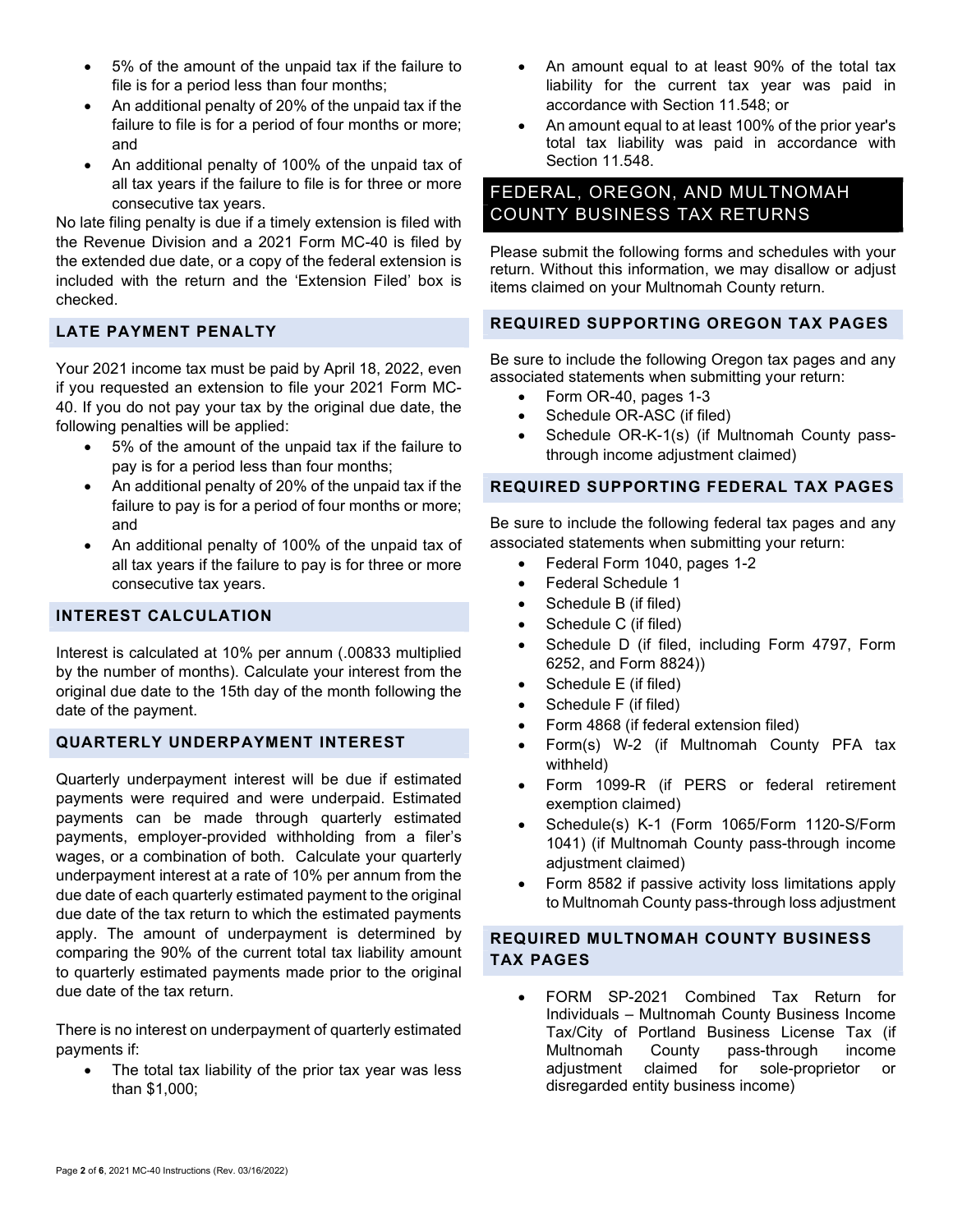# TAX RETURN FILING INSTRUCTIONS

Rounding. Round off cents to whole dollars on your return and schedules. To round, drop amounts under 50 cents and increase amounts from 50 to 99 cents to the next dollar. For example, \$1.39 becomes \$1 and \$2.50 becomes \$3. If two or more amounts must be added to figure the amount to enter on a line, include cents when adding the amounts and round off only the total.

### GENERAL RETURN INFORMATION

Multnomah County Preschool For All Personal Income Tax Account #. If you have already registered for an account and know your account number, enter your full Multnomah County PFA Tax Account number beginning with MCP followed by ten digits. If you do not know your number, leave field blank.

Filing Status. Check the box next to your filing status. You must use the filing status corresponding with the filing status used on your Oregon tax return. Choose only one filing status.

Taxpayer's Last Name; First Name and Initial. If filing jointly, enter the last name, first name, and middle initial (if applicable) of the taxpayer listed as the primary filer on the 2021 Form OR-40. If taxpayer died during the tax year, check the "deceased" box. A personal income tax return must be filed for a person who died if the person would have been required to file. If you have been appointed personal representative or you have filed a small estate affidavit, sign the return as "personal representative." A surviving spouse must sign if it's a joint return. If there is no personal representative for the deceased person, only the surviving spouse needs to sign a joint return.

Spouse's Last Name; First Name and Initial. If filing jointly or as married filing separately, enter the last name, first name, and middle initial (if applicable) of the individual listed as the spouse on 2021 Form OR-40. If taxpayer died during the tax year, check the "deceased" box. A personal income tax return must be filed for a person who died if the person would have been required to file. If you have been appointed personal representative or you have filed a small estate affidavit, sign the return as "personal representative." A surviving spouse must sign if it's a joint return. If there is no personal representative for the deceased person, only the surviving spouse needs to sign a joint return.

Social Security Number. Enter the Social Security Number (SSN) or Individual Tax Identification Number (ITIN) of the corresponding taxpayer and spouse. Refunds will not be issued without a valid SSN or ITIN.

Residence Address. Enter the residential address. If the primary taxpayer and spouse have different residential addresses, list the address of the primary taxpayer. If the residential address has changed, list the current address and mark the "check if changed" box. Unless a mailing address is provided, correspondence will be sent to the residence address on file.

Mailing Address. Only enter an address if the mailing address is different from the residential address. If the mailing address has changed, list the current address and mark the "check if changed" box.

Initial Return Box. Check this box if this is your initial return, if your filing status changed from the previous year, or if the person you are filing jointly with changed from the previous year.

Final Return Box. Check this box if this is your final return.

Amended Return Box. Check this box if you are filing an amended return and have already submitted an original return. You must include a copy of your original return with your amended return. If you also filed amended federal and state returns, please include a copy. Fill in all amounts on your amended return, even if they are the same as originally filed. If you are amending to make a change to additions, subtractions, or credits, include detail of all items and amounts as well as any carryovers.

If you change taxable income by filing an amended federal or Oregon income tax return, you must file an amended 2021 Form MC-40 within 60 days of when the amended federal or Oregon income tax return was filed. Include a copy of your amended federal or Oregon income tax return and explain the adjustments made.

On the prepayments line of your amended 2021 Form MC-40, enter the net tax as reflected on the original return or as previously adjusted. Do not include any penalty or interest portions of payments already made.

Extension Filed Box. Check this box If you have filed a federal or state extension, or if you submitted an extension payment by the original due date of the return. Include required copies of federal or state extensions as applicable (see "Extensions" under "General Information" for additional information).

#### PART I – MULTNOMAH COUNTY TAXABLE INCOME

Line 1. Oregon Taxable Income. Enter your Oregon Taxable Income from Form OR-40, line 19. You must attach copies of the required Oregon and federal tax forms listed in the instructions to your Multnomah County return.

Line 2. Exempt Income. Oregon Public Employees Retirement (PERS) benefits and federal retirement benefits, including Federal Employees Retirement System (FERS) benefits, Civil Service Retirement System (CSRS) benefits, and military retirement benefits, that are taxed by Oregon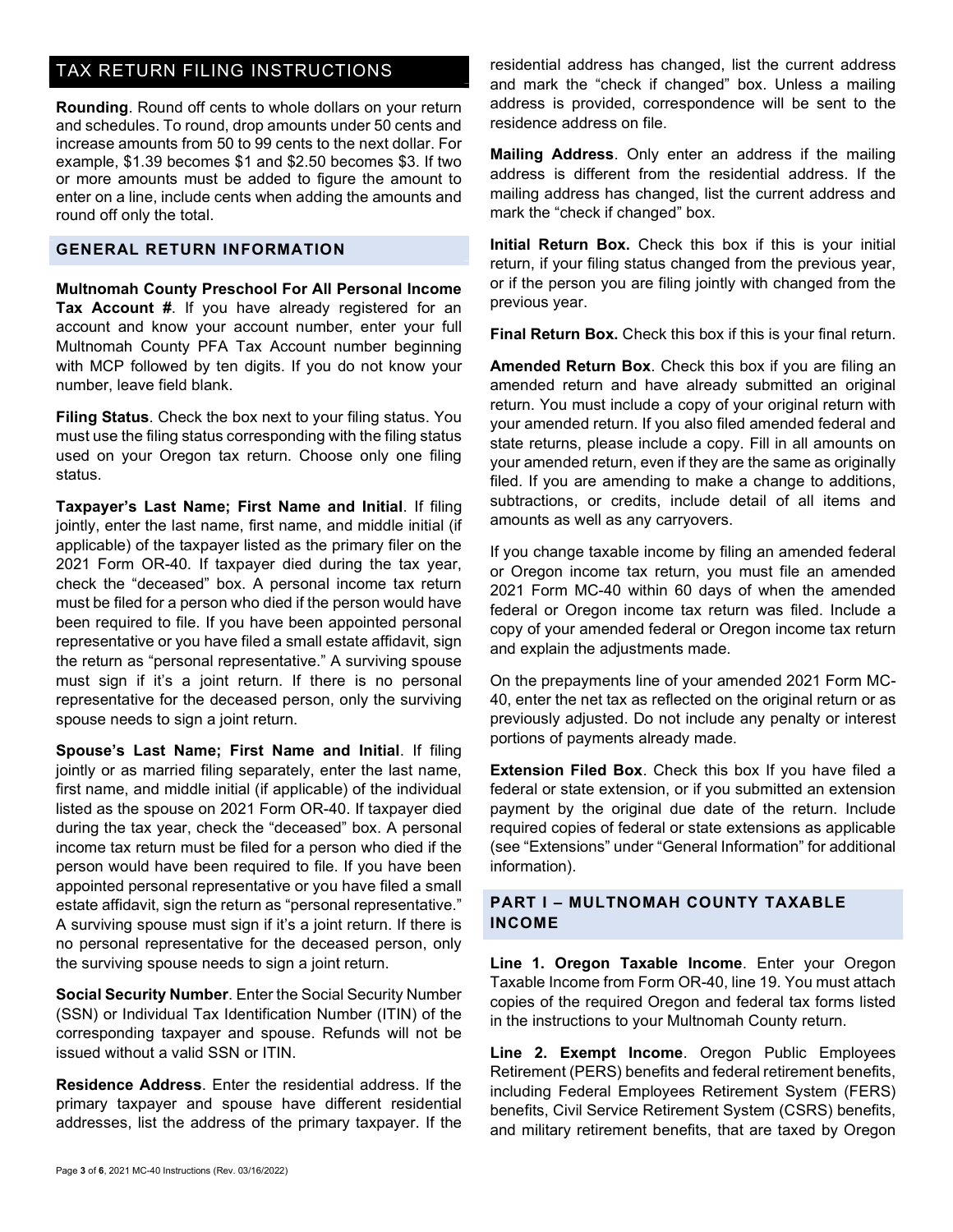are exempt from this tax. Submit a copy of Form 1099-R for each source claimed. You are only allowed a deduction for income that was not already exempted on your federal or Oregon return. Enter as a negative number.

Line 3. Pass-through Income Modification. If you received a Schedule K-1 (Form 1065) or a Schedule K-1 (Form 1120-S) from a pass-through entity (PTE) that was subject to the Multnomah County Business Income Tax (MCBIT), or if you have business income on your personal income tax return that was subject to the MCBIT, complete Schedule B on page 2 and report your modification from line B-2 on line 3. Net pass-through gains will be reported on this line as a negative value, and net pass-through losses will be reported on this line as a positive value. See instructions for Schedule B for additional guidance.

Line 4. Multnomah County Income Exemption. If you use the single filing status of single or married filing separately, enter \$125,000 on line 4. If you use the joint filing status of married filing jointly, head of household, or qualifying widower, enter \$200,000 on line 4. Enter as a negative number.

Line 5. Income Subject to Tax. Enter the sum of lines 1 through 4 on line 5. If the balance is less than \$0, enter \$0. If you have \$0 income subject to tax, you are not required to file, but may choose to do so if you have had tax withheld or made prepayments and you wish to request a refund.

Line 5a. Tier 1 Taxable Income. Enter the balance of line 5. This is the total amount of income that exceeds the Multnomah County income exemption.

Line 5b. Tier 2 Taxable Income. Enter the balance of line 5 minus \$125,000 if filing single or married filing separately, or line 5 minus \$200,000 if filing married filing jointly, head of household, or qualifying widower, on line 5b. This is the total amount of income that exceeds \$250,000 if filing as single or married filing separately and \$400,000 if filing as married filing jointly, head of household, or qualifying widower.

## PART II – MULTNOMAH COUNTY PRESCHOOL FOR ALL TAX

Line 6. Tier 1 Tax. Multiply line 5a by 1.5% and enter on line 6.

Line 7. Tier 2 Tax. Multiply line 5b by 1.5% and enter on line 7.

Line 8. Total Tax. Add line 6 and line 7 and enter on line 8. This is your Multnomah County personal income tax for 2021.

Line 9. Credit for Taxes Paid to Another State. A Multnomah County resident is allowed a credit for taxes paid to another state on mutually taxed income if the other state does not allow the credit. This credit can only be taken Mutually taxed income  $\div$  Multnomah County income subject to tax (line 5)

if the filer claims a credit for income taxes paid to another

$$
x
$$
  
Multnomah County Tax  

$$
=
$$

Multnomah County tax based on mutually taxed income

Enter the lesser of the Multnomah County tax based on mutually taxed income or the tax actually paid to the other state on line 9. Enter as a negative number.

Line 10. Employer Withholding. If you had Multnomah County PFA tax withheld from your wages by your employer, complete Schedule A on page 2 and enter the total tax withheld from line A-2 on line 8 as a negative number. If you have tax to pay, consider submitting a FORM OPT to your employer to increase the amount your employer holds from your wages. For withholding information, go to: www.multco.us/finance/preschool-allpersonal-income-tax.

Line 11. Prepayments. Enter the total amount of prepayments as a negative number. Include all quarterly estimated payments, extension payments, and any credits carried forward from prior years.

Line 12. Penalty. Enter all late and/or underpayment penalties that apply, if known. Leave blank if unknown or not applicable. If additional penalty is owed but was not calculated at the time of return submission, you will receive a bill by mail.

Line 13. Interest. Enter any quarterly underpayment interest and/or interest due on taxes not paid by their due dates, if known. Leave blank if unknown or not applicable. If additional interest is owed but was not calculated at the time of return submission, you will receive a bill by mail.

Line 14. Balance Due or (Overpayment). Add lines 8 through 13 and enter sum on line 14. If sum is positive, you have a balance due. If sum is negative, you have an overpayment for the year.

#### PART III – TAX DUE/REFUND

Line 15. Overpayment. If line 14 is negative, this is the amount you have overpaid. If you have an overpayment, you may choose to have the balance refunded to you or credited forward to the next year. If no election is made, any overpayment will be refunded to you.

Line 15a. Refund. Enter the amount of the overpayment you would like refunded to you on line 15a. If you would like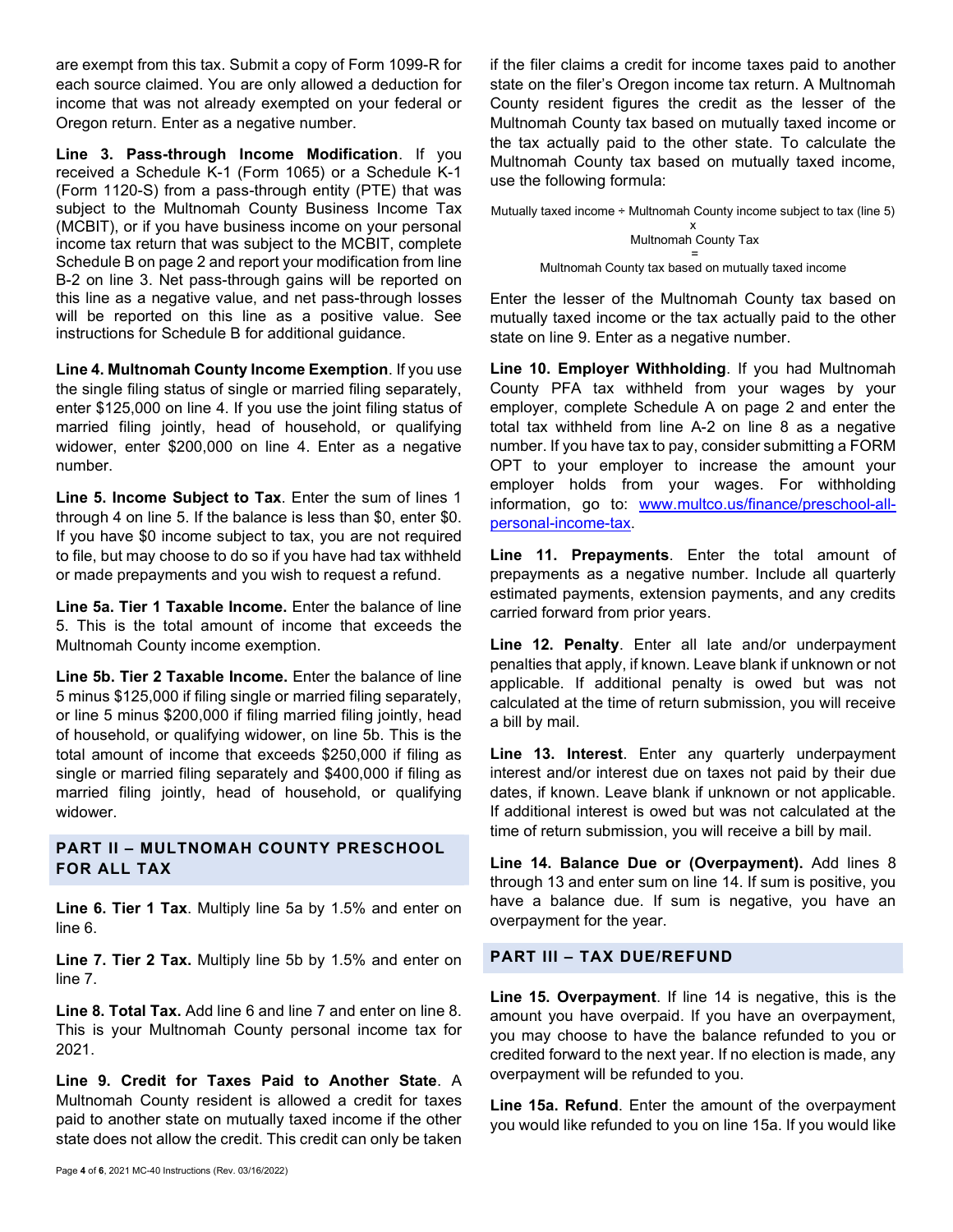direct deposit of your refund, you must file your return online at [Pro.Portland.gov.](https://pro.portland.gov/_/) If your return is filed on paper, you will receive your refund in the mail by check.

Line 15b. Credit Carryforward. Enter the amount of the overpayment you would like to apply as an estimated payment for tax year 2022 on this line.

Line 16. Amount Due. If line 14 is positive, a balance is due. Pay by April 18, 2022 to avoid late payment penalties and interest. You may pay by check or online at [Pro.Portland.gov.](https://pro.portland.gov/_/) 

### PART IV – SIGNATURE

Signature(s). Be sure to sign and date your return. If you are filing a joint return, both taxpayers must sign. By signing the return, you acknowledge, under penalty of false swearing, that the information on the return is true, correct, and complete.

Preparer Signature. Anyone who prepares, advises, or assists in preparing personal income tax returns in exchange for compensation of any kind must be licensed to prepare Oregon returns and must sign the return.

### MAILING INSTRUCTIONS

If you are including a payment with your return, send your completed return, payment, and all required supporting tax pages to:

> Revenue Division – Multnomah County PFA Tax PO Box 9250 Portland, OR 97207-9250

Make the check payable to 'Multnomah County PFA Tax.' For fastest payment processing, pay online by logging into your PRO account at [Pro.Portland.gov.](https://pro.portland.gov/_/) 

If a payment is not included with your return, send your completed return and all required supporting tax pages to:

> Processing – Multnomah County PFA Tax 111 SW Columbia St, Suite 600 Portland, OR 97201-5840

## SCHEDULE A – W-2 WITHHOLDING SUMMARY FOR MULTNOMAH COUNTY PFA TAX

Use this schedule to calculate the total amount of Multnomah County PFA tax that was withheld by your employer. If your employer withheld the Multnomah County PFA tax, information regarding the withholding will be shown in boxes 18, 19, and 20 of your W-2. Round off cents to whole dollars. If you have to add two or more amounts to figure the amount to enter on a line, include cents when

adding the amounts and round off only the total. If you file a joint Multnomah County tax return, include information for both the primary filer and spouse on Schedule A. Only include box 18 and box 19 information if the locality in box 20 says "MULT", "MultCo", or "Multnomah County". Do not include information for the locality of "Metro" or "Metro SHS". Information for Metro withholdings will be reported on the Metro Personal Income Tax return, which is a separate form. If no Multnomah County PFA tax was withheld on your behalf (or your spouse's behalf, if filing jointly) by your employer(s), you do not need to complete this schedule.

Report each W-2 on a separate line. Round off cents to whole dollars. If two or more amounts must be added to figure the amount to enter on a line, include cents when adding the amounts and round off only the total.

Line A-1, Column (a). Employee SSN. Enter the social security number of the filer shown in box a of the W-2.

Line A-1, Column (b). Employer Name. Enter the name of the employer shown in box c of the W-2.

Line A-1, Column (c). Employer FEIN. Enter the employer identification number (EIN) shown in box b of the W-2.

Line A-1, Column (d). Local Wages, Tips, Etc. Enter the amount shown in box 18 of the W-2. Make sure that the locality name shown in box 20 indicates that the value in box 18 is for the Multnomah County PFA tax.

Line A-1, Column (e). Local Income Tax Withheld. Enter the amount shown in box 19 of the W-2. Make sure that the locality name shown in box 20 indicates that the value in box 19 is for the Multnomah County PFA tax.

Check box if you have additional employer withholdings, and submit statement. If you have more than four W-2s that show Multnomah County Tax withholdings, check the box, and attach a statement with the employee SSN, employer name, employer FEIN, local wages, tips, etc. and local income tax withheld for each additional W-2. Include the total amount from the statement on line A-2.

Line A-2. Total sum from column 1(e). Enter sum of all Multnomah County Tax withheld from line A-1, column (e) and the supplemental statement (if applicable). Enter the amount from line A-2 on line 10, page 1 of the return.

## SCHEDULE B – PASS-THROUGH INCOME MODIFICATION

Use this schedule to determine the amount of pass-through income modification to report for pass-through income/loss that was already subject to the Multnomah County Business Income Tax (MCBIT). This schedule must be completed to determine the value for line 3 in Part I of the return. If your pass-through income was not subject to tax under the